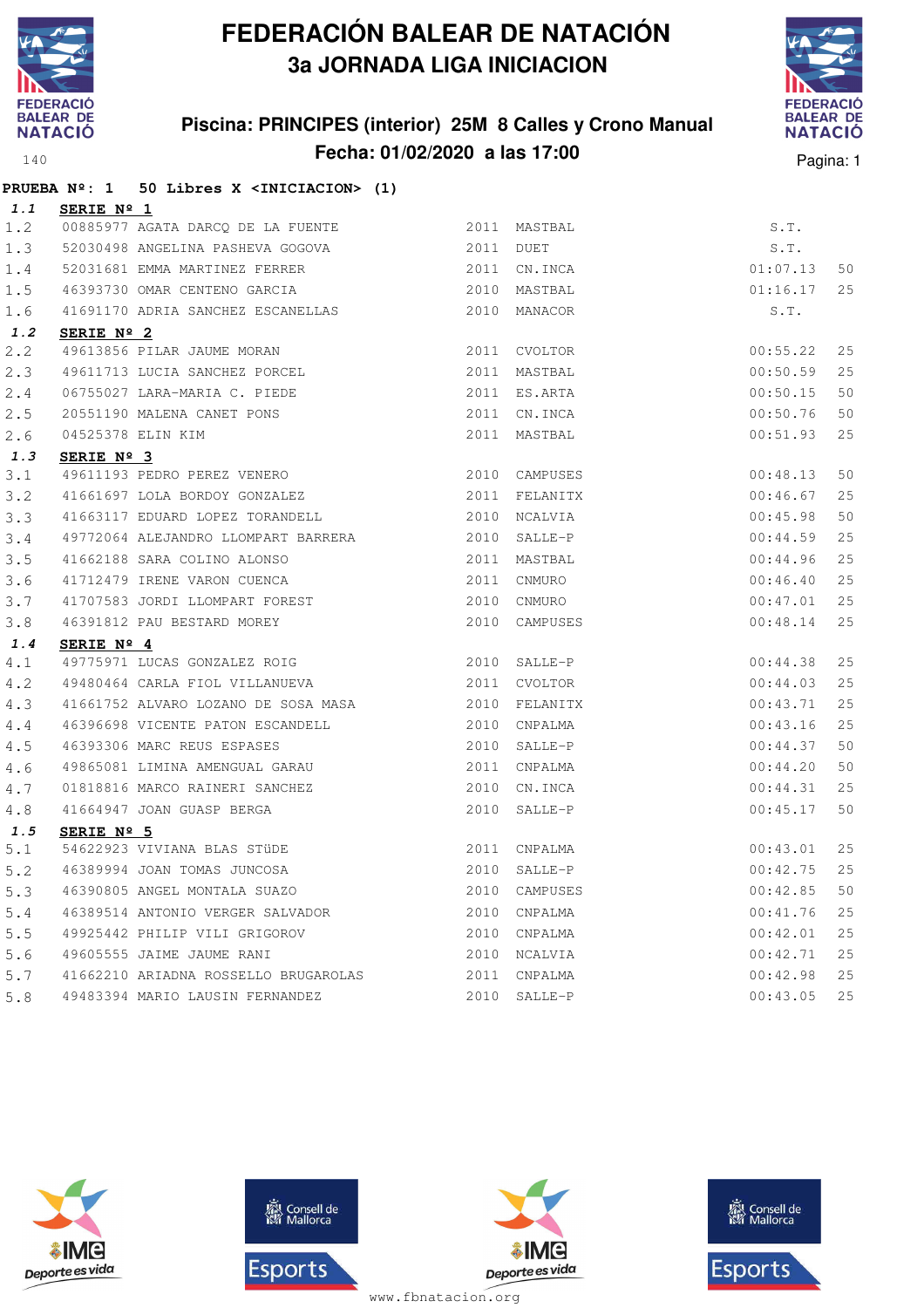

# **FEDERACIÓN BALEAR DE NATACIÓN 3a JORNADA LIGA INICIACION**

#### **Piscina: PRINCIPES (interior) 25M 8 Calles y Crono Manual Fecha: 01/02/2020 a las 17:00** Pagina: 2



|      |                      | PRUEBA Nº: 1 50 Libres X <iniciacion> (1)</iniciacion>                                                                                                                                                                                                                              |              |               |             |    |
|------|----------------------|-------------------------------------------------------------------------------------------------------------------------------------------------------------------------------------------------------------------------------------------------------------------------------------|--------------|---------------|-------------|----|
|      | 1.6 SERIE Nº 6       |                                                                                                                                                                                                                                                                                     |              |               |             |    |
|      |                      | 41664946 QUIM GUASP BERGA 2010 SALLE-P<br>49480144 ALEJANDRO LOPEZ SERRA 2010 CVOLTOR<br>6.1 41664946 QUIM GUASP BERGA 2010 SALLE-P                                                                                                                                                 |              |               | 00:41.44    | 50 |
| 6.2  |                      |                                                                                                                                                                                                                                                                                     |              |               | 00:40.36    | 25 |
| 6.3  |                      | 03229184 EVA BENFENATI                                                                                                                                                                                                                                                              | 2011 NCALVIA |               | 00:40.43    | 50 |
| 6.4  |                      | 49612169 JULIA POCOVI FONTIRROIG 2011 CNPALMA                                                                                                                                                                                                                                       |              |               | 00:40.22    | 50 |
| 6.5  |                      | 49482351 CARLOS MONTALVA REBASSA 2010 SALLE-P                                                                                                                                                                                                                                       |              |               | 00:40.53    | 50 |
| 6.6  |                      | 46391527 VICTOR VAZQUEZ ANDRES 2010 SALLE-P                                                                                                                                                                                                                                         |              |               | 00:40.09    | 25 |
| 6.7  |                      | 41664015 IKER FERNANDEZ ROZALEN 2010 CVOLTOR                                                                                                                                                                                                                                        |              |               | 00:40.62    | 25 |
| 6.8  |                      | 41662624 PAULA ENRIQUE ALORDA 2011 SALLE-P                                                                                                                                                                                                                                          |              |               | 00:41.91    | 50 |
| 1.7  | SERIE Nº 7           |                                                                                                                                                                                                                                                                                     |              |               |             |    |
| 7.1  |                      | 49613468 PEDRO LE-SENNE BUJOSA 2010 CNPALMA                                                                                                                                                                                                                                         |              |               | 00:38.57    | 25 |
| 7.2  |                      | 49866865 ANDREA SANCHEZ HERNANDEZ 2011 SALLE-P                                                                                                                                                                                                                                      |              |               | 00:38.39    | 50 |
|      |                      |                                                                                                                                                                                                                                                                                     |              |               | 00:38.32    | 50 |
|      |                      | 49605621 PERE MAJORAL DRIOUICH<br>49612753 POLO RODRIGUEZ ROSE 2010 NCALVIA<br>02435441 FLAVIO CORIANO 2010 SALLE-P                                                                                                                                                                 |              |               | 00:37.01    | 25 |
| 7.5  |                      |                                                                                                                                                                                                                                                                                     |              |               | 00:38.18    | 50 |
| 7.6  |                      |                                                                                                                                                                                                                                                                                     |              |               | 00:37.69    | 25 |
| 7.7  |                      | 49919590 MARIA SARMIENTO CANO 2011 SALLE-P                                                                                                                                                                                                                                          |              |               | 00:38.46 50 |    |
| 7.8  |                      | 01987683 ANATOLI MONCHILOV MIHOV 2010 NCALVIA                                                                                                                                                                                                                                       |              |               | 00:40.49 50 |    |
|      |                      | PRUEBA Nº: 2 25 Mariposa X <iniciacion> (70)<br/>Nº: 2 25 Mariposa X <iniciacion (nº)="" 2="" 2011="" 25="" <iniciacion="" mariposa="" salle-p<br="" x="">49867567 NICOLAS SERRA SANCHEZ (2011 SALLE-P<br/>2011 SALLE-P<br/>2011 SALLE-P<br/>2011 SALLE-P</iniciacion></iniciacion> |              |               |             |    |
| 2.1  |                      |                                                                                                                                                                                                                                                                                     |              |               |             |    |
| 8.2  |                      |                                                                                                                                                                                                                                                                                     |              |               | S.T.        |    |
| 8.3  |                      | 49779415 ERIC VINCENT ALEGRET PASTOR 2011 SALLE-P                                                                                                                                                                                                                                   |              |               | S.T.        |    |
| 8.4  |                      |                                                                                                                                                                                                                                                                                     |              |               | S.T.        |    |
| 8.5  |                      |                                                                                                                                                                                                                                                                                     |              |               | S.T.        |    |
| 8.6  |                      |                                                                                                                                                                                                                                                                                     |              |               | S.T.        |    |
| 8.7  |                      | $\begin{tabular}{lllllllllll} \it 49866867 & \tt Pol & SANCEEZ & HERNANDEZ & & & & & & 2011 & SALLE-P \\ \it 49925735 & \tt JAIME & CAZORLA & \tt MIR & & & & & 2011 & SALLE-P \\ \end{tabular}$                                                                                    |              |               | S.T.        |    |
| 2.2  | SERIE Nº 9           |                                                                                                                                                                                                                                                                                     |              |               |             |    |
| 9.1  |                      | 49772322 GERARD TORRES GINER<br>49772322 GERARD TORRES GINER<br>2011 SALLE-P                                                                                                                                                                                                        |              |               | S.T.        |    |
| 9.2  |                      | 52032947 ANGELA PERICAS FONT 2012 CAMPUSES                                                                                                                                                                                                                                          |              |               | S.T.        |    |
| 9.3  |                      | 91715374 ALEJANDRO MARTINEZ ALEMANY 2011 CAMPUSES 5.T.<br>95992775 MARC PRATS AMOROS 2011 CAMPUSES 5.T.<br>9611941 PAU BAÑOS VERA 2011 CAMPUSES 5.T.<br>9611941 PAU BAÑOS VERA 2011 CAMPUSES 5.T.                                                                                   |              |               |             |    |
| 9.4  |                      |                                                                                                                                                                                                                                                                                     |              |               |             |    |
| 9.5  |                      |                                                                                                                                                                                                                                                                                     |              |               |             |    |
| 9.6  |                      |                                                                                                                                                                                                                                                                                     |              |               |             |    |
| 9.7  |                      | 49614533 JON LUMBRERAS ROJO                                                                                                                                                                                                                                                         |              | 2011 SALLE-P  | S.T.        |    |
| 2.3  | SERIE $N^{\circ}$ 10 |                                                                                                                                                                                                                                                                                     |              |               |             |    |
| 10.1 |                      | 41707754 MARIA ANTONIA BURGUERA VALENS 2012 FELANITX                                                                                                                                                                                                                                |              |               | S.T.        |    |
| 10.2 |                      | 49611567 M.VALENTINA LLORENÇ NICOLAU 2012 CN.INCA                                                                                                                                                                                                                                   |              |               | S.T.        |    |
| 10.3 |                      | 20550566 KAYLA ALEXANDRA NICOLAU REBASSA 2012 CN.INCA                                                                                                                                                                                                                               |              |               | S.T.        |    |
| 10.4 |                      | 49771248 XAVIER COLOM CARRERES                                                                                                                                                                                                                                                      |              | 2011 CVOLTOR  | S.T.        |    |
| 10.5 |                      | 49919005 NOA SILLERO FERNANDEZ                                                                                                                                                                                                                                                      |              | 2012 CVOLTOR  | S.T.        |    |
| 10.6 |                      | 41691643 DAVID VILLALONGA LLOMPART                                                                                                                                                                                                                                                  |              | 2011 CN.INCA  | S.T.        |    |
| 10.7 |                      | 49926355 JOAN CASTELL CORTES                                                                                                                                                                                                                                                        |              | 2011 MASTBAL  | S.T.        |    |
| 10.8 |                      | 02783666 CLARA CAZJA                                                                                                                                                                                                                                                                |              | 2012 FELANITX | S.T.        |    |







**感** Consell de Esports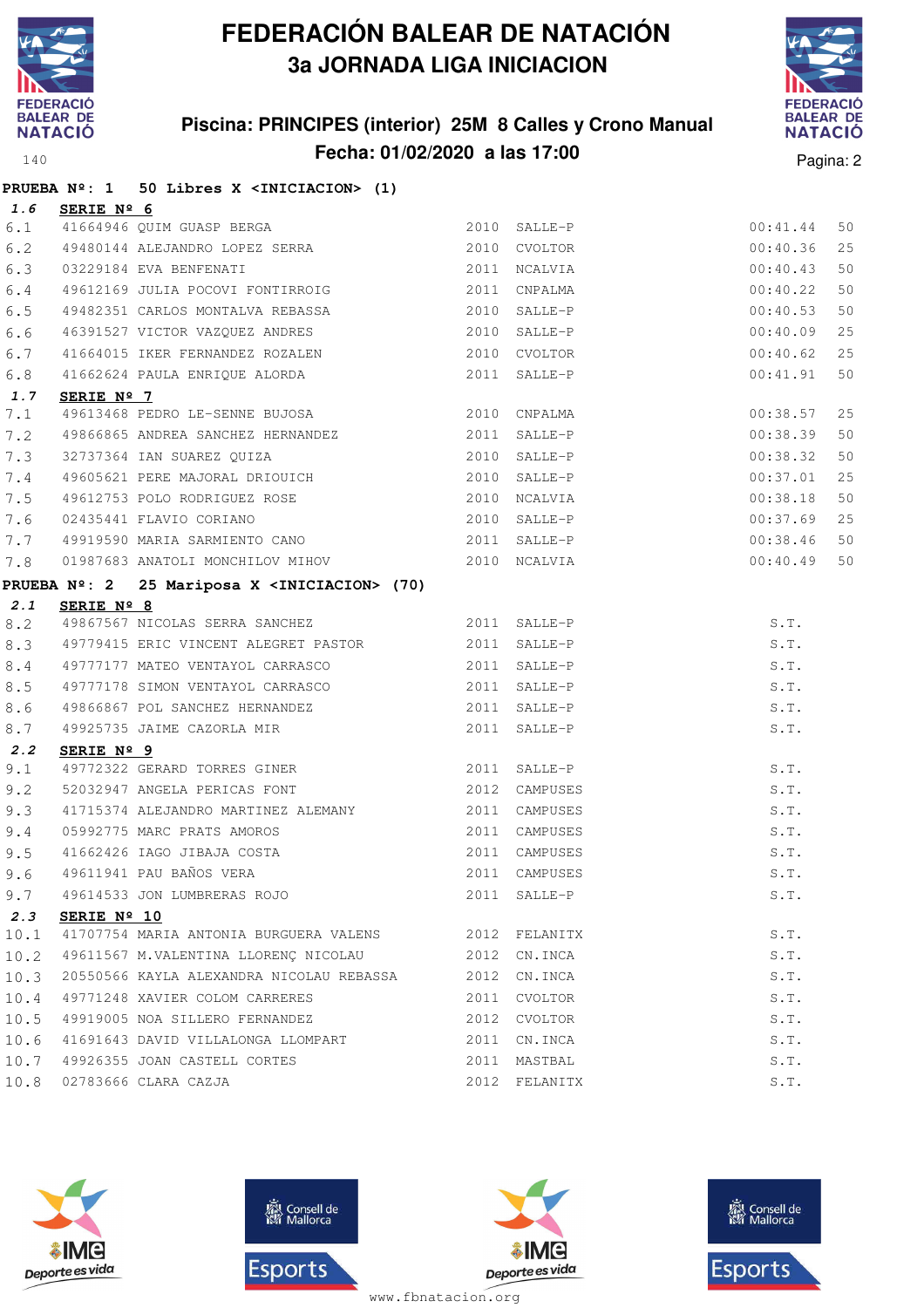

# **FEDERACIÓN BALEAR DE NATACIÓN 3a JORNADA LIGA INICIACION**

#### **Piscina: PRINCIPES (interior) 25M 8 Calles y Crono Manual Fecha: 01/02/2020 a las 17:00** Pagina: 3



|      |             | PRUEBA Nº: 2 25 Mariposa X <iniciacion> (70)</iniciacion>                       |              |               |               |
|------|-------------|---------------------------------------------------------------------------------|--------------|---------------|---------------|
| 2.4  | SERIE Nº 11 |                                                                                 |              |               |               |
|      |             | 11.1 02677761 EMILY EMILOVA DINEVA<br>11.2 41664481 ONA HERNANDEZ GOMEZ         |              | 2012 CVOLTOR  | S.T.          |
|      |             |                                                                                 |              | 2012 CNPALMA  | S.T.          |
|      |             | 11.3 41664685 INES BAUZA VICENS                                                 | 2012 CNPALMA |               | S.T.          |
| 11.4 |             | 46193431 OLIVER SANTOS VILLALONGA 2011 CNPALMA                                  |              |               | S.T.          |
|      |             | 11.5 41663479 ALEJANDRO SIMBAÑA CALERO 2011 CNPALMA                             |              |               | S.T.          |
| 11.6 |             | 41697969 ANGELS AYMARA ITURRALDE VIDARTE 2012 CNPALMA                           |              |               | S.T.          |
| 11.7 |             | 41664344 CARLA CHAMIZO JIMENEZ 2012 CNPALMA                                     |              |               | S.T.          |
| 11.8 |             | 2011 CVOLTOR<br>49609924 MARC CERDO SAMUELS                                     |              |               | S.T.          |
|      |             | PRUEBA Nº: 3 50 Esp-Br X <iniciacion> (1)</iniciacion>                          |              |               |               |
| 3.1  | SERIE Nº 12 |                                                                                 |              |               |               |
|      |             |                                                                                 |              |               | S.T.          |
| 12.3 |             | 52030498 ANGELINA PASHEVA GOGOVA 2011 DUET                                      |              |               | S.T.          |
| 12.4 |             | 52031681 EMMA MARTINEZ FERRER 2011 CN.INCA                                      |              |               | S.T.          |
| 12.5 |             | 46393730 OMAR CENTENO GARCIA                                                    |              | 2010 MASTBAL  | S.T.          |
| 12.6 |             |                                                                                 |              |               | S.T.          |
| 3.2  | SERIE Nº 13 |                                                                                 |              |               |               |
| 13.2 |             | 49613856 PILAR JAUME MORAN                                                      |              | 2011 CVOLTOR  | $S \cdot T$ . |
| 13.3 |             | 49611713 LUCIA SANCHEZ PORCEL                                                   |              | 2011 MASTBAL  | S.T.          |
| 13.4 |             | 06755027 LARA-MARIA C. PIEDE<br>20551190 MALENA CANET PONS<br>04525378 ELIN KIM |              | 2011 ES.ARTA  | S.T.          |
| 13.5 |             |                                                                                 |              | 2011 CN.INCA  | S.T.          |
| 13.6 |             |                                                                                 |              | 2011 MASTBAL  | S.T.          |
| 3.3  | SERIE Nº 14 |                                                                                 |              |               |               |
| 14.1 |             | 49611193 PEDRO PEREZ VENERO<br>49611193 PEDRO PEREZ VENERO 2010 CAMPUSES        |              |               | S.T.          |
| 14.2 |             | 41661697 LOLA BORDOY GONZALEZ                                                   |              | 2011 FELANITX | S.T.          |
| 14.3 |             | 41663117 EDUARD LOPEZ TORANDELL 2010 NCALVIA                                    |              |               | S.T.          |
| 14.4 |             | 49772064 ALEJANDRO LLOMPART BARRERA 2010 SALLE-P                                |              |               | S.T.          |
| 14.5 |             | 41662188 SARA COLINO ALONSO<br>41712479 IRENE VARON CUENCA                      |              | 2011 MASTBAL  | S.T.          |
| 14.6 |             |                                                                                 |              | 2011 CNMURO   | S.T.          |
| 14.7 |             | 41707583 JORDI LLOMPART FOREST 2010 CNMURO                                      |              |               | S.T.          |
| 14.8 |             | 46391812 PAU BESTARD MOREY                                                      |              | 2010 CAMPUSES | S.T.          |
| 3.4  | SERIE Nº 15 |                                                                                 |              |               |               |
|      |             | 15.1 49775971 LUCAS GONZALEZ ROIG                                               |              | 2010 SALLE-P  | S.T.          |
| 15.2 |             | 49480464 CARLA FIOL VILLANUEVA                                                  |              | 2011 CVOLTOR  | S.T.          |
| 15.3 |             | 41661752 ALVARO LOZANO DE SOSA MASA                                             | 2010         | FELANITX      | S.T.          |
| 15.4 |             | 46396698 VICENTE PATON ESCANDELL                                                | 2010         | CNPALMA       | S.T.          |
| 15.5 |             | 46393306 MARC REUS ESPASES                                                      | 2010         | SALLE-P       | S.T.          |
| 15.6 |             | 49865081 LIMINA AMENGUAL GARAU                                                  | 2011         | CNPALMA       | S.T.          |
| 15.7 |             | 01818816 MARCO RAINERI SANCHEZ                                                  | 2010         | CN.INCA       | S.T.          |
| 15.8 |             | 41664947 JOAN GUASP BERGA                                                       |              | 2010 SALLE-P  | S.T.          |